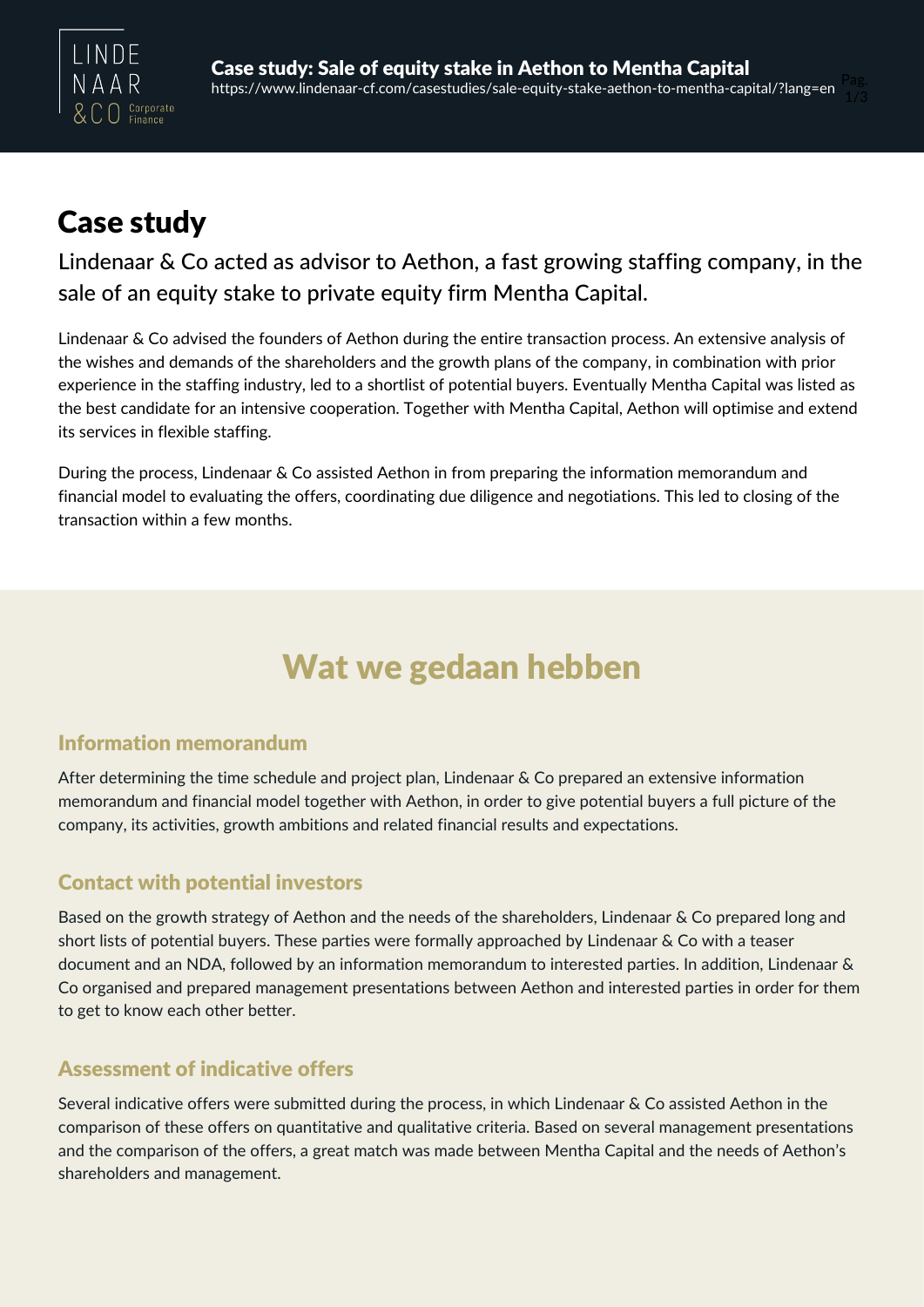

#### **LOI negotiations**

Bases on the indicative offer of Mentga Capital, Lindenaar & Co negotiated the letter of intent (LOI) on behalf of the shareholders of Aethon. Next to the valuation and equity percentage to be sold, the LOI also included other important aspects of the transaction, such as the details of financing of the transaction, the future role of the management and conditions precedent.

#### **Due diligence assistence**

Lindenaar & Co set up a digital dataroom with Aethon's business information, assisted the entire due diligence process and coordinated the Q&A process from several due diligence advisors (i.e. financial, legal, operational).

#### **Final negotiations**

Based on the due diligence findings and Aethon's requirements, Lindenaar & Co and the legal advisors negotiated the share purchase agreement (SPA) and shareholders agreement (SHA).



#### **Aethon**

Aethon, opgericht in 2005,begon als een studentchaffeur bedrijf en is uitgegroeid tot een van de grootste staffing ondernemingen in Nederland. Aethon is gespecialiseerd in het leveren van flexibel inzetbaar personeel bij voornamelijk zorginstellingen, gemeenten en woningcorporaties. Daarbij verbindt Aethon ambitieuze studenten en young professionals met opdrachtgevers en garandeert zo continuïteit, flexibiliteit en betaalbaarheid van personeelsbezetting. Aethon ontwikkelt en investeert in gerichte, praktische opleidingstrajecten voor werknemers en creëert daarmee een duurzame oplossing voor het verzorgen van een flexibele schil bij opdrachtgevers.